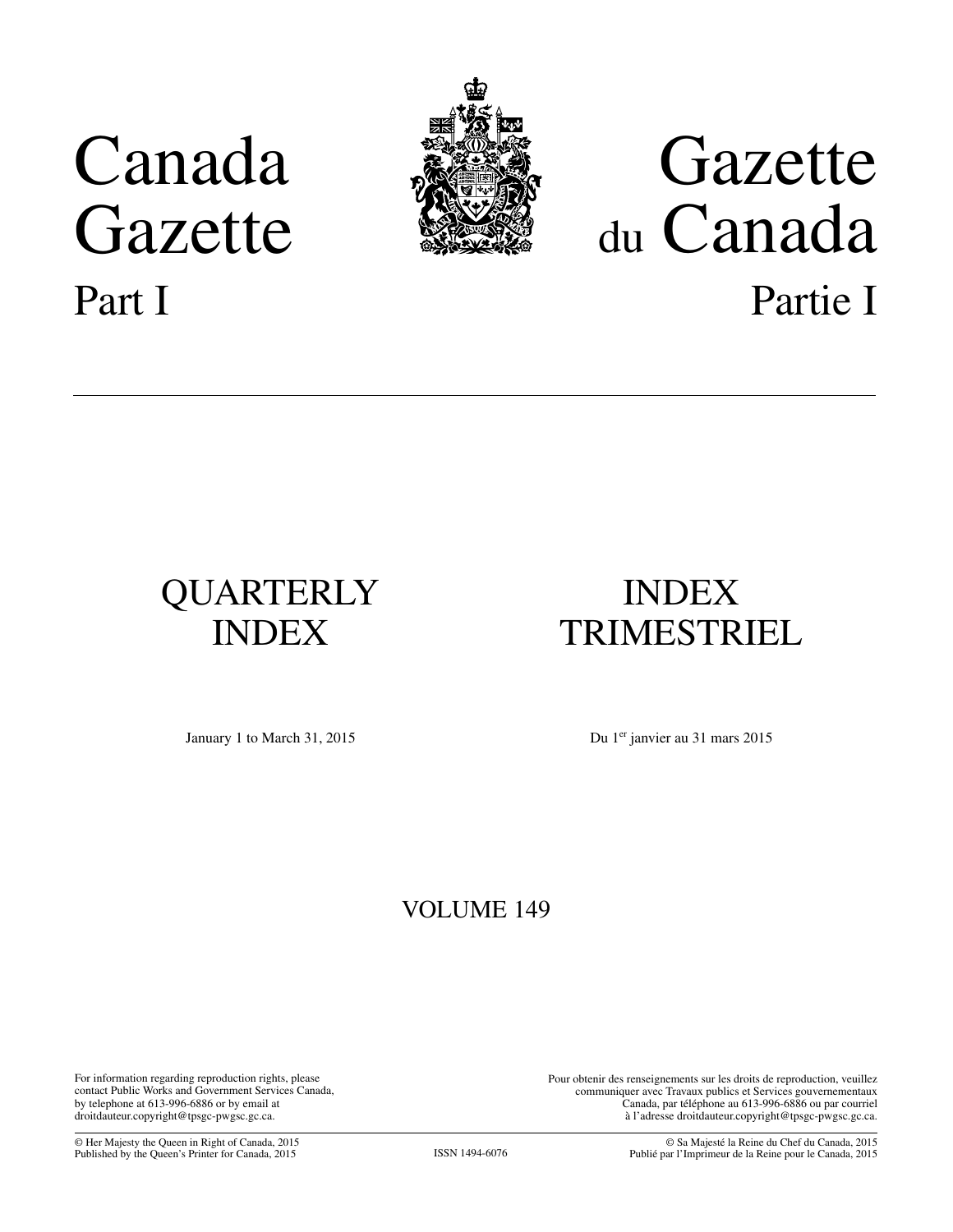#### **TABLE OF CONTENTS**

#### **[COMMISSIONS](#page-2-0)**

| Canada-Newfoundland and Labrador Offshore        |  |
|--------------------------------------------------|--|
|                                                  |  |
|                                                  |  |
| Canadian Radio-television and Telecommunications |  |
|                                                  |  |
|                                                  |  |
|                                                  |  |
|                                                  |  |
|                                                  |  |
|                                                  |  |

#### **[GOVERNMENT NOTICES](#page-3-0)**

#### **TABLE DES MATIÈRES**

#### **[COMMISSIONS](#page-10-0)**

|                                                        | 9 |
|--------------------------------------------------------|---|
|                                                        | 9 |
|                                                        |   |
|                                                        |   |
| Conseil de la radiodiffusion et des télécommunications |   |
| Office Canada — Terre-Neuve-et-Labrador des            |   |
|                                                        | 9 |
|                                                        |   |
|                                                        |   |

#### **[RÉSIDENCE DU GOUVERNEUR GÉNÉRAL](#page-11-0)**............ 10

#### **[AVIS DU GOUVERNEMENT](#page-7-0)**

|                                             | 6              |
|---------------------------------------------|----------------|
|                                             |                |
|                                             |                |
|                                             |                |
|                                             | $\overline{7}$ |
|                                             | 8              |
|                                             | 8              |
|                                             | 8              |
|                                             | 8              |
|                                             | 8              |
|                                             | 8              |
|                                             | - 8            |
| Travaux publics et Services gouvernementaux | 9              |
|                                             |                |
|                                             |                |
|                                             |                |
|                                             |                |
|                                             |                |
|                                             |                |
|                                             |                |
|                                             |                |
|                                             |                |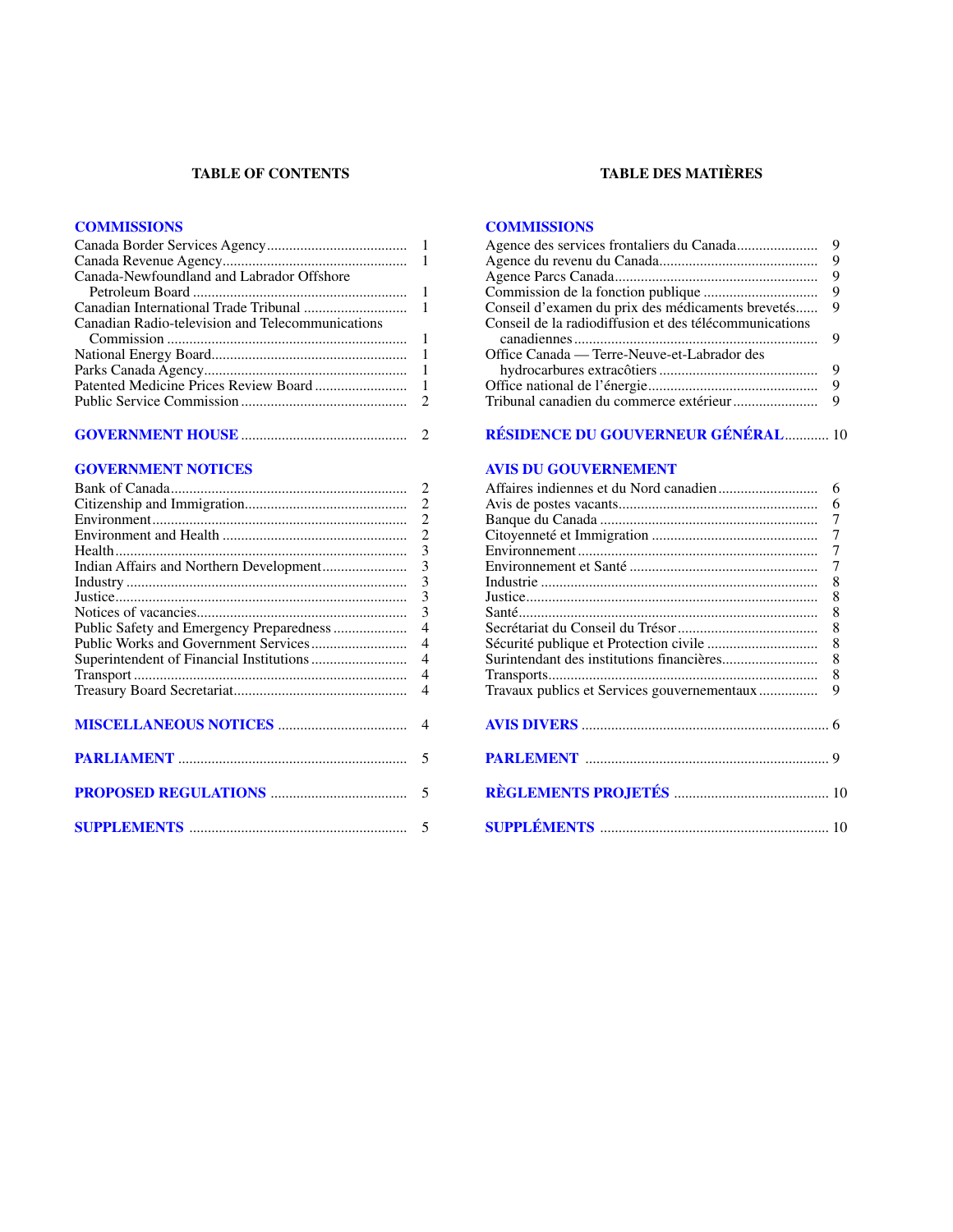## **Index**

<span id="page-2-0"></span>This Quarterly Index of the *Canada Gazette* covers issues 1 to 13. For reference purposes, the date and page numbers of these issues are set out below.

| <b>Number</b> | Date               | Pages      |
|---------------|--------------------|------------|
| 1             | <b>January 3</b>   | 1 to $41$  |
| 2             | January 10         | 42 to 67   |
| 3             | January 17         | 68 to 101  |
| 4             | <b>January 24</b>  | 102 to 121 |
| 5             | <b>January 31</b>  | 122 to 177 |
| 6             | <b>February 7</b>  | 178 to 231 |
| 7             | February 14        | 232 to 261 |
| 8             | February 21        | 262 to 306 |
| 9             | <b>February 28</b> | 307 to 444 |
| 10            | March 7            | 445 to 498 |
| 11            | March 14           | 499 to 536 |
| 12            | March 21           | 537 to 629 |
| 13            | March 28           | 630 to 704 |
|               |                    |            |

#### **COMMISSIONS**

#### **Canada Border Services Agency**

| Special Import Measures Act                               |     |
|-----------------------------------------------------------|-----|
|                                                           | 29  |
|                                                           | 527 |
| Certain photovoltaic modules and laminates -              |     |
|                                                           | 528 |
| <b>Canada Revenue Agency</b>                              |     |
| Income Tax Act                                            |     |
| Revocation of registration of charities 57, 96, 114, 169, |     |
| 188, 248, 297, 351, 463, 552, 688                         |     |
| <b>Canada-Newfoundland and Labrador Offshore</b>          |     |
| <b>Petroleum Board</b>                                    |     |
| Canada-Newfoundland Atlantic Accord Implementation Act    |     |
|                                                           | 30  |
|                                                           | 248 |
|                                                           | 30  |
|                                                           | 250 |
|                                                           |     |
| <b>Canadian International Trade Tribunal</b>              |     |
| Appeals                                                   |     |
|                                                           | 32  |
|                                                           | 57  |
|                                                           | 355 |
|                                                           | 552 |
|                                                           | 691 |
| Commencement of inquiry                                   |     |
|                                                           | 529 |
| Determinations                                            |     |
|                                                           | 253 |
| Professional, administrative and management               |     |
|                                                           |     |
|                                                           |     |
| Expiry of finding                                         |     |
|                                                           | 33  |
| Expiry of orders                                          |     |
|                                                           | 59  |

| Expiry review of finding                                  |     |
|-----------------------------------------------------------|-----|
|                                                           | 253 |
| Expiry review of orders                                   |     |
|                                                           | 60  |
|                                                           | 355 |
| Finding                                                   |     |
|                                                           | 96  |
| Inquiries                                                 |     |
|                                                           | 530 |
|                                                           | 115 |
|                                                           | 62  |
| Information processing and related telecommunications     |     |
|                                                           | 34  |
|                                                           | 530 |
|                                                           |     |
| Professional, administrative and management               |     |
|                                                           |     |
|                                                           | 463 |
| Orders                                                    |     |
|                                                           | 97  |
| Hot-rolled carbon steel plate and high-strength           |     |
|                                                           | 255 |
| Information processing and related telecommunications     |     |
|                                                           | 255 |
|                                                           | 531 |
|                                                           | 255 |
| <b>Canadian Radio-television and Telecommunications</b>   |     |
| Commission                                                |     |
|                                                           |     |
| 359, 465, 532, 553, 692                                   |     |
| Decisions                                                 |     |
| 189, 257, 299, 359, 465, 532, 554, 692                    |     |
|                                                           |     |
| 188, 256, 298, 358, 464, 531, 552, 691                    |     |
|                                                           |     |
| 553, 692                                                  |     |
|                                                           |     |
| 189, 256, 299, 358, 465, 532, 553, 692                    |     |
| Proposed changes to the Regulations Amending Certain      |     |
| Regulations Made Under the Broadcasting Act               |     |
| (Broadcasting and Telecom Notice of Consultation          |     |
|                                                           | 36  |
| Proposed changes to the Rules Amending the Canadian       |     |
| Radio-television and Telecommunications Commission        |     |
|                                                           |     |
| Rules of Practice and Procedure (Broadcasting and         |     |
| Telecom Notice of Consultation CRTC 2014-661)             | 38  |
| <b>National Energy Board</b>                              |     |
| Application to export electricity to the United States    |     |
|                                                           | 62  |
|                                                           | 116 |
| Parks Canada Agency                                       |     |
| Species at Risk Act                                       |     |
| Description of critical habitat of Greater Sage-Grouse in |     |
|                                                           | 693 |
| Description of critical habitat of Kentucky Coffee-tree,  |     |
|                                                           | 257 |
| <b>Patented Medicine Prices Review Board</b>              |     |
| Patent Act                                                |     |
|                                                           | 172 |
|                                                           |     |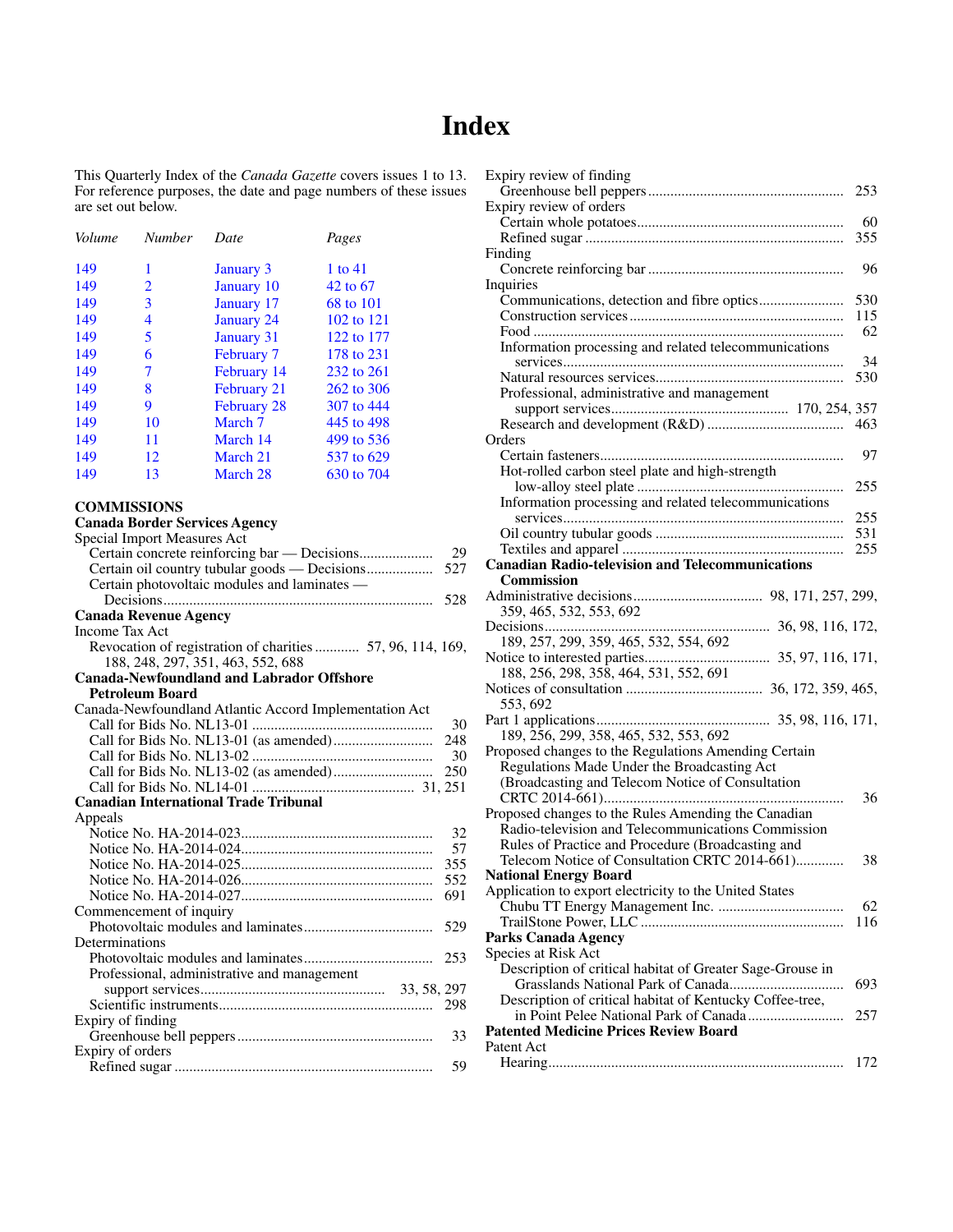#### <span id="page-3-0"></span>**Public Service Commission**

| Public Service Employment Act |     |
|-------------------------------|-----|
|                               | 359 |
|                               |     |
|                               | -63 |
|                               |     |
|                               | 64  |
|                               | 360 |

#### **GOVERNMENT HOUSE**

|                                                     | 308            |
|-----------------------------------------------------|----------------|
|                                                     | $\overline{4}$ |
| Canadian Heraldic Authority (The) — Approvals       | 504            |
| Canadian Heraldic Authority (The) — Commissions     |                |
|                                                     | 505            |
| Canadian Heraldic Authority (The) — Grants and      |                |
|                                                     | 500            |
| Canadian Heraldic Authority (The) — Grants,         |                |
| Registrations and Confirmations (Erratum)           | 500            |
| Canadian Heraldic Authority (The) — Registrations   | 502            |
|                                                     | 6              |
|                                                     | 2              |
| Termination of appointment to the Order of Military |                |
|                                                     | 179            |
|                                                     |                |

#### **GOVERNMENT NOTICES**

#### **Bank of Canada** Statements

| Statement of financial position as at November 30, 2014<br>Statement of financial position as at December 31, 2014 | 25<br>111 |
|--------------------------------------------------------------------------------------------------------------------|-----------|
| Statement of financial position as at January 31, 2015                                                             | 348       |
| Statement of financial position as at February 28, 2015                                                            | 685       |
| <b>Citizenship and Immigration, Dept. of</b>                                                                       |           |
| <b>Immigration and Refugee Protection Act</b>                                                                      |           |
| Ministerial Instructions Respecting the Immigrant                                                                  |           |
|                                                                                                                    | 103       |
|                                                                                                                    | 106       |
| New Ministerial Instructions (Published as Extra                                                                   |           |
| Vol. 149, No. 1, on Friday, February 13, 2015)                                                                     |           |
| Notice of ministerial instructions respecting Express                                                              |           |
| Entry                                                                                                              | 233       |
| Strengthening Canadian Citizenship Act                                                                             |           |
| Notice requesting comments on a proposal to amend the                                                              |           |
| Citizenship Regulations to implement provisions of                                                                 |           |
| the Strengthening Canadian Citizenship Act and to                                                                  |           |
|                                                                                                                    | 506       |
| <b>Environment, Dept. of the</b>                                                                                   |           |
| Canadian Environmental Protection Act, 1999                                                                        |           |
| Notice of intent to amend the Domestic Substances                                                                  |           |
| List under subsection $112(3)$ of the Canadian                                                                     |           |
|                                                                                                                    | 233       |
| Notice respecting the Canada-Ontario Agreement on                                                                  |           |
| Great Lakes Water Quality and Ecosystem Health                                                                     | 309       |
| Order 2014-87-11-02 Amending the Non-domestic                                                                      |           |
| .                                                                                                                  | 108       |
| Order 2015-66-01-02 Amending the Non-domestic                                                                      |           |
|                                                                                                                    | 8         |
| Order 2015-66-01-02 Amending the Non-domestic                                                                      |           |
| .                                                                                                                  | 43        |
| Order 2015-87-01-02 Amending the Non-domestic                                                                      |           |
|                                                                                                                    | 446       |
| Order 2015-87-02-02 Amending the Non-domestic                                                                      |           |
| Substances List                                                                                                    | 538       |
|                                                                                                                    | 237       |
|                                                                                                                    | 508       |
|                                                                                                                    |           |

| Waiver of information requirements for living                                                                       |     |
|---------------------------------------------------------------------------------------------------------------------|-----|
| organisms (subsection $106(9)$ of the Canadian                                                                      |     |
|                                                                                                                     | 309 |
| Waiver of information requirements for substances<br>(subsection 81(9) of the Canadian Environmental                |     |
|                                                                                                                     | 311 |
| <b>Fisheries Act</b>                                                                                                |     |
| Administrative Agreement between the Government                                                                     |     |
| of Saskatchewan and the Government of Canada                                                                        |     |
| Regarding the Administration of the Wastewater                                                                      |     |
| Systems Effluent Regulations in Saskatchewan                                                                        | 43  |
| Species at Risk Act<br>Description of critical habitat of the Horned Grebe,                                         |     |
| Magdalen Islands population, in Pointe de l'Est                                                                     |     |
|                                                                                                                     | 446 |
| Description of Ivory Gull critical habitat in the Seymour                                                           |     |
|                                                                                                                     | 313 |
| Environment, Dept. of the, and Dept. of Health                                                                      |     |
| Canadian Environmental Protection Act, 1999                                                                         |     |
| Publication after screening assessment of living                                                                    |     |
| organisms — Paenibacillus polymyxa (P. polymyxa)<br>ATCC 842, ATCC 55407 and 13540-4 - specified                    |     |
| on the Domestic Substances List (subsection 77(1) of                                                                |     |
| the Canadian Environmental Protection Act, 1999)                                                                    | 69  |
| Publication after screening assessment of three                                                                     |     |
| petrolatum and wax substances - Petrolatum,                                                                         |     |
| CAS RN 8009-03-8; Slack wax (petroleum),                                                                            |     |
| CAS RN 64742-61-6; and Petrolatum (petroleum),                                                                      |     |
| oxidized, CAS RN 64743-01-7 — specified on the<br>Domestic Substances List (subsection 77(1) of the                 |     |
| Canadian Environmental Protection Act, 1999)                                                                        | 447 |
| Publication after screening assessment of                                                                           |     |
| 275 substances specified on the Domestic Substances                                                                 |     |
| List (paragraphs $68(b)$ and (c) or subsection $77(1)$ of                                                           |     |
| the Canadian Environmental Protection Act, 1999)                                                                    | 313 |
| Publication after screening assessment of                                                                           |     |
| 612 substances specified on the Domestic Substances<br>List (paragraphs $68(b)$ and (c) or subsection $77(1)$ of    |     |
| the Canadian Environmental Protection Act, 1999)                                                                    | 327 |
| Publication of final decision after screening assessment                                                            |     |
| of a living organism - Pseudomonas fluorescens                                                                      |     |
| $ATCC$ 13525 (P. fluorescens) — specified on the                                                                    |     |
| Domestic Substances List (subsection 77(6) of the<br>Canadian Environmental Protection Act, 1999)                   | 238 |
| Publication of final decision after screening assessment                                                            |     |
| of a living organism — Pseudomonas stutzeri                                                                         |     |
| (P. stutzeri) strain ATCC 17587 — specified on the                                                                  |     |
| Domestic Substances List (subsection 77(6) of the                                                                   |     |
| Canadian Environmental Protection Act, 1999)<br>Publication of final decision after screening assessment            | 71  |
| of a substance — Ethanamine, 2-[4-[ $(1\overline{Z})$ -1,2-diphenyl-                                                |     |
| 1-butenyl]phenoxy]-N,N-dimethyl- (tamoxifen),                                                                       |     |
| CAS RN $\hat{10540-29-1}$ — specified on the Domestic                                                               |     |
| Substances List (subsection 77(6) of the Canadian                                                                   |     |
|                                                                                                                     | 263 |
| Publication of final decision after screening assessment<br>of a substance — Fuel Oil, No. 2,                       |     |
| CAS RN 68476-30-2 — specified on the Domestic                                                                       |     |
| Substances List (subsection 77(6) of the Canadian                                                                   |     |
|                                                                                                                     | 266 |
| Publication of final decision after screening assessment                                                            |     |
| of a substance — Furo $[3\,4\,9.6,7]$ naphtho $[2,3-d]$ -1,3-                                                       |     |
| dioxol-6(5aH)-one, $9-[[4,6-O-(1R)-ethy]$ -ethylidene-ß-D-<br>glucopyranosyl]oxy]-5,8,8a,9-tetrahydro-5-(4-hydroxy- |     |
| 3,5-dimethoxyphenyl)-, (5R,5aR,8aR,9S)- (etoposide),                                                                |     |
| CAS RN 33419-42-0 — specified on the Domestic                                                                       |     |
| Substances List (paragraphs 68(b) and (c) of the                                                                    |     |

Canadian Environmental Protection Act, 1999) ............. 269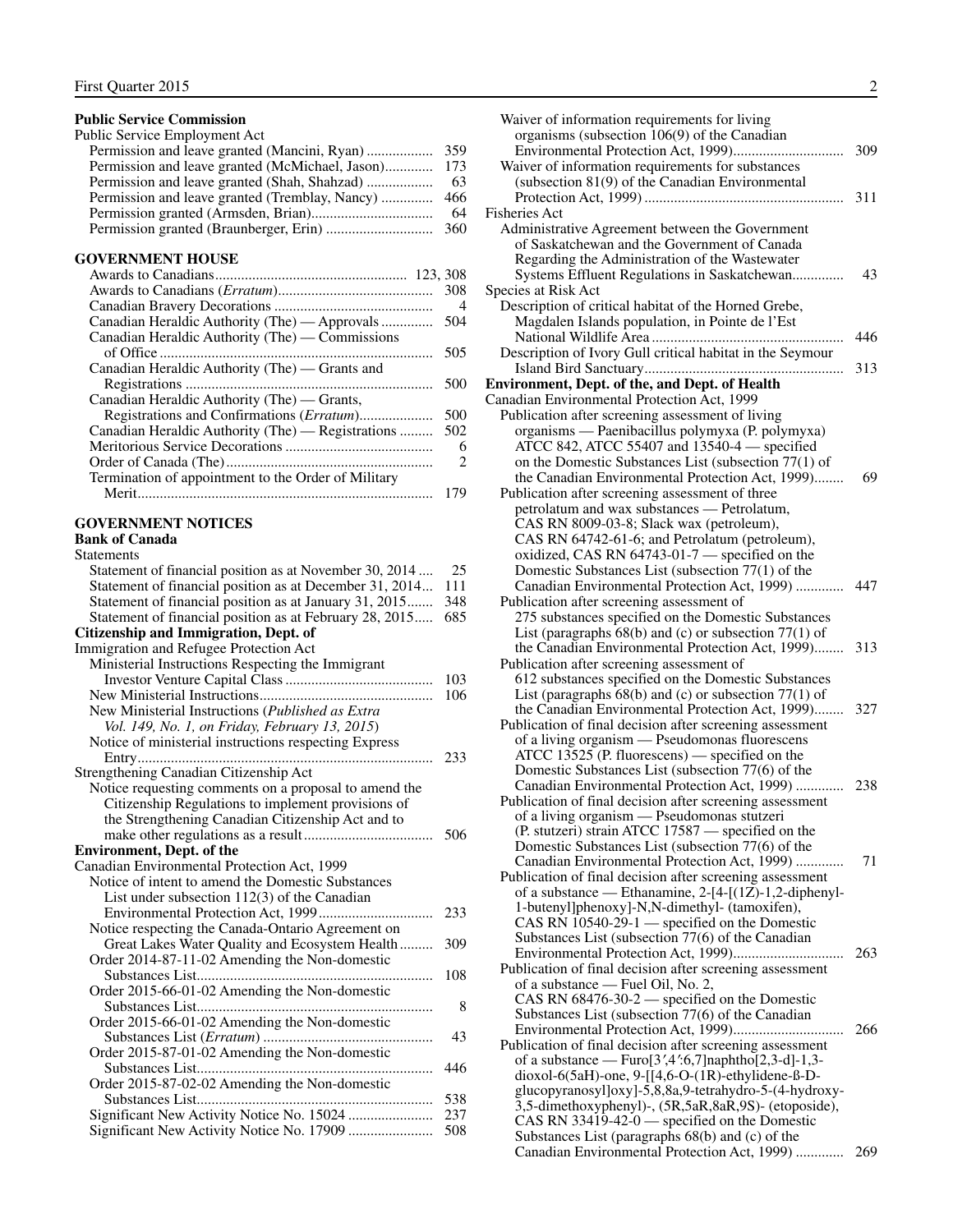| Publication of final decision after screening assessment                          |     |
|-----------------------------------------------------------------------------------|-----|
| of a substance — Trisiloxane, octamethyl- (MDM),                                  |     |
| CAS RN 107-51-7 - specified on the Domestic                                       |     |
| Substances List (subsection 77(6) of the Canadian                                 |     |
|                                                                                   | 631 |
| Publication of final decision after screening assessment                          |     |
| of a substance — Trisiloxane, $1,1,1,5,5,5$ -hexamethyl-                          |     |
| 3,3-bis[(trimethylsilyl)oxy]- (M4Q),                                              |     |
| CAS RN 3555-47-3 — specified on the Domestic                                      |     |
| Substances List (subsection 77(6) of the Canadian                                 |     |
|                                                                                   | 634 |
| Publication of final decision after screening assessment                          |     |
| of a substance - 5,12-Naphthacenedione,                                           |     |
| 10-[(3-amino-2,3,6-trideoxy-α-L-lyxo-hexopyranosyl)                               |     |
| oxy]-7,8,9,10-tetrahydro-6,8,11-trihydroxy-                                       |     |
| 8-(hydroxyacetyl)-1-methoxy-, (8S-cis)- (doxorubicin),                            |     |
| CAS RN 23214-92-8 — specified on the Domestic                                     |     |
| Substances List (paragraphs 68(b) and (c) of the                                  |     |
| Canadian Environmental Protection Act, 1999)                                      | 271 |
| Publication of final decision after screening assessment                          |     |
| of living organisms - Nitrococcus sp. strain 16972-7                              |     |
| and Nitrosococcus sp. strain 16971-6 — specified on                               |     |
| the Domestic Substances List (subsection 77(6) of the                             |     |
| Canadian Environmental Protection Act, 1999)                                      | 241 |
| Publication of final decision after screening assessment                          |     |
| of two substances — Cyclosporin A,                                                |     |
| CAS RN 59865-13-3, and Cyclosporin E,                                             |     |
| CAS RN 63798-73-2 - specified on the Domestic                                     |     |
| Substances List (subsection 77(6) of the Canadian                                 |     |
|                                                                                   | 274 |
| Publication of final decision after screening assessment                          |     |
| of 23 substances specified on the Domestic Substances                             |     |
| List [paragraphs 68(b) and (c) of the Canadian                                    |     |
|                                                                                   | 276 |
| Health, Dept. of                                                                  |     |
| Canadian Environmental Protection Act, 1999                                       |     |
| Proposed residential indoor air quality guideline for                             | 73  |
| Controlled Drugs and Substances Act                                               |     |
|                                                                                   |     |
|                                                                                   |     |
| Notice to interested parties - Proposed order amending                            |     |
| Schedule II to the Controlled Drugs and Substances                                |     |
| Act and regulations amending the Schedule to the                                  |     |
| Narcotic Control Regulations with respect to                                      |     |
|                                                                                   | 124 |
| Department of Health Act                                                          |     |
| Notice of annual increase of Health Canada's Drug                                 |     |
| Master Files and Certificate of a Pharmaceutical                                  |     |
|                                                                                   | 513 |
| <b>Financial Administration Act</b>                                               |     |
|                                                                                   |     |
| Hazardous Materials Information Review Act                                        |     |
| Decisions, undertakings and orders on claims for                                  |     |
|                                                                                   |     |
|                                                                                   | 157 |
| Indian Affairs and Northern Development, Dept. of                                 |     |
| An Act to amend the Cree-Naskapi (of Quebec) Act                                  |     |
| Land set aside as Category IA land for the exclusive use                          | 344 |
| and benefit of the Crees of Oujé-Bougoumou<br><b>Industry, Dept. of</b>           |     |
|                                                                                   |     |
| 450, 518, 538                                                                     |     |
| <b>Boards of Trade Act</b>                                                        |     |
|                                                                                   | 344 |
| Chambre de Commerce de Saint-François<br>Harrison Hot Springs Chamber of Commerce | 344 |

| Canada Corporations Act<br>Application for surrender of charter  161, 345 |     |
|---------------------------------------------------------------------------|-----|
| Competition Act                                                           |     |
| Revised Competition Act pre-merger notification                           |     |
|                                                                           | 181 |
| <b>Investment Canada Act</b>                                              |     |
|                                                                           | 181 |
| Radiocommunication Act                                                    |     |
| Notice No. DGSO-001-15 - Consultation on Changes                          |     |
| to the Definition of Competitive and User-Defined                         |     |
|                                                                           | 451 |
| Notice No. DGSO-002-15 - Available personal                               |     |
| communications services (PCS) spectrum in the                             |     |
|                                                                           |     |
|                                                                           | 541 |
| Notice No. DGSO-007-14 - Decisions Regarding                              |     |
| Policy Changes in the 3500 MHz Band                                       |     |
| (3475-3650 MHz) and a New Licensing Process                               | 12  |
| Notice No. SLPB-001-15 - Extension to the                                 |     |
| comment period: Consultation on Repurposing                               |     |
|                                                                           | 109 |
| Notice No. SLPB-005-14 – Consultation on                                  |     |
|                                                                           | 13  |
| Notice No. SLPB-006-14 - New Licensing Framework                          |     |
| for the 24, 28 and 38 GHz Bands and Decision                              |     |
| on a Licence Renewal Process for the 24 and                               |     |
|                                                                           | 14  |
| Notice No. SLPB-007-14 - Technical, Policy and                            |     |
| Licensing Framework for Advanced Wireless                                 |     |
| Services in the Bands 1755-1780 MHz and                                   |     |
|                                                                           | 14  |
|                                                                           |     |
| Notice No. SLPB-008-14 - Decision on a Policy,                            |     |
| Technical and Licensing Framework for Mobile                              |     |
| Satellite Service and Advanced Wireless Service                           |     |
| (AWS-4) in the Bands 2000-2020 MHz and                                    |     |
|                                                                           | 15  |
| Notice No. SMSE-001-15 - Release of RSS-211,                              |     |
|                                                                           | 542 |
| Notice No. SMSE-005-15 - Release of RSS-102,                              |     |
|                                                                           | 672 |
| Notice No. SMSE-006-15 - Release of new issue of                          |     |
|                                                                           | 673 |
| Notice No. SMSE-007-15 - Release of RSS-222,                              |     |
| RSS-123, RSS-210 (Amendment 1), DBS-01,                                   |     |
| CPC-4-1-01, CPC-2-1-11 and CPC-2-1-28                                     | 243 |
| Notice No. SMSE-022-14 — Decisions on Spectrum                            |     |
| Utilization Policies and Technical Requirements                           |     |
|                                                                           | 16  |
| Trade-marks Act                                                           |     |
|                                                                           | 674 |
| Justice, Dept. of                                                         |     |
|                                                                           |     |
| <b>Statutes Repeal Act</b>                                                |     |
|                                                                           | 181 |
| <b>Notices of vacancies</b>                                               |     |
|                                                                           | 17  |
|                                                                           | 183 |
|                                                                           | 518 |
|                                                                           | 288 |
| Canada Development Investment Corporation                                 | 290 |
| Canada-Nova Scotia Offshore Petroleum Board                               | 162 |
|                                                                           | 164 |
|                                                                           | 292 |
|                                                                           | 543 |
|                                                                           | 520 |
|                                                                           |     |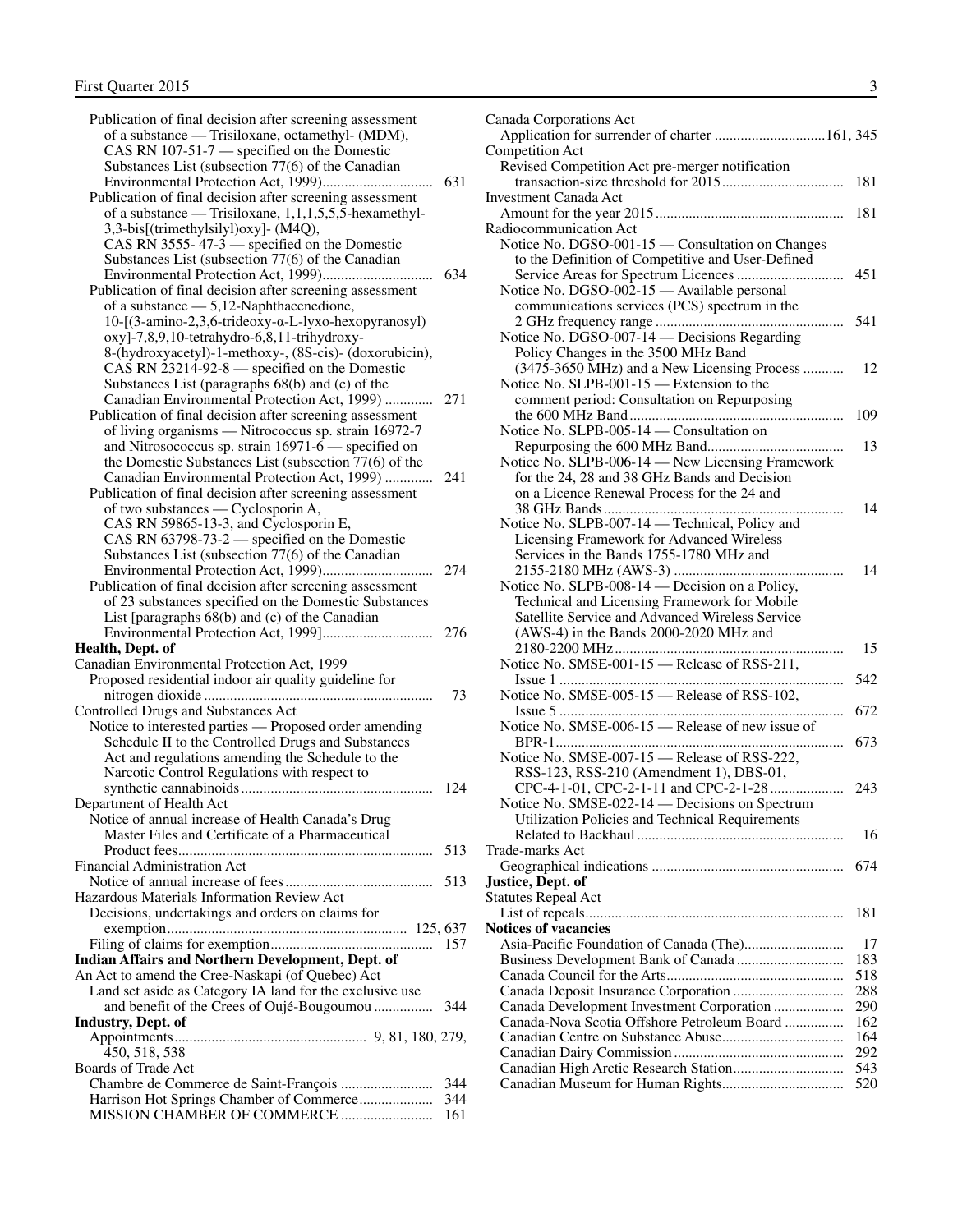<span id="page-5-0"></span>

|                                                            | 294        |
|------------------------------------------------------------|------------|
|                                                            | 345        |
|                                                            | 166        |
|                                                            | 548        |
|                                                            | 19         |
|                                                            | 21         |
| Public Safety and Emergency Preparedness, Dept. of         |            |
| Criminal Code                                              |            |
|                                                            | 285        |
| Revocation of designation as fingerprint examiner          | 17         |
|                                                            | 54         |
| Public Works and Government Services, Dept. of             |            |
| <b>Expropriation Act</b>                                   |            |
| Notices of intention to expropriate - Montréal, Quebec     | 452        |
| Superintendent of Financial Institutions, Office of the    |            |
| <b>Bank Act</b>                                            |            |
|                                                            | 522        |
| <b>Insurance Companies Act</b>                             |            |
| Arch Reinsurance Company — Order to insure in              |            |
|                                                            | 83         |
| Esurance Insurance Company of Canada — Letters             |            |
| patent of incorporation and order to commence and          |            |
|                                                            | 347        |
| Hannover Re (Ireland) Limited — Order to insure in         |            |
|                                                            | 550        |
| Technology Insurance Company, Inc. - Order to insure       |            |
|                                                            | 109        |
| XL Specialty Insurance Company - Order to insure           |            |
|                                                            | 185        |
| <b>Transport, Dept. of</b>                                 |            |
| Canada Marine Act                                          |            |
| Belledune Port Authority - Supplementary letters           |            |
| Québec Port Authority — Supplementary letters patent       | 285<br>681 |
| St. John's Port Authority — Supplementary letters          |            |
|                                                            | 54         |
| .<br>Trois-Rivières Port Authority — Supplementary letters |            |
|                                                            | 682        |
| Vancouver Fraser Port Authority - Supplementary            |            |
|                                                            | 683        |
| Canada Shipping Act, 2001                                  |            |
| Western Canada Marine Response Corporation                 | 182        |
| <b>Treasury Board Secretariat</b>                          |            |
| Financial Administration Act                               |            |
| Notice to interested parties - Treasury Board              |            |
| regulation in accordance with subsection 155.2(2)          |            |
|                                                            | 23         |
| Public Service Superannuation Regulations, Canadian        |            |
| Forces Superannuation Regulations and Royal Canadian       |            |
| Mounted Police Superannuation Regulations                  |            |
|                                                            | 461        |
|                                                            |            |
| <b>MISCELLANEOUS NOTICES</b>                               |            |
|                                                            |            |
|                                                            |            |

| Amex Bank of Canada<br>Relocation of head office and designated offices for the | 258 |
|---------------------------------------------------------------------------------|-----|
|                                                                                 |     |
| Benoit, Alberto, and Livain Benoit                                              |     |
|                                                                                 | 555 |
| <b>BNP</b> Paribas (Canada)                                                     |     |
|                                                                                 | 190 |
| Bouctouche Bay Oysters Inc.                                                     |     |
|                                                                                 |     |

| C                                                                                |     |
|----------------------------------------------------------------------------------|-----|
| Caisse populaire Acadie Ltée<br>Notice Pursuant to the Disclosure on Continuance |     |
| E                                                                                |     |
| Entreprises Baie Acadienne Inc.                                                  | 361 |
| $\mathbf{F}$                                                                     |     |
| Five Star Shellfish Inc.                                                         | 300 |
| G                                                                                |     |
| Gallant, Chad                                                                    |     |
|                                                                                  | 563 |
| I<br><b>ICICI Bank Canada</b>                                                    |     |
|                                                                                  | 467 |
| J                                                                                |     |
| Jacques Cartier and Champlain Bridges Incorporated (The)                         | 39  |
| Jaillet, Reno                                                                    | 534 |
| L                                                                                |     |
| LCJ Oyster Aquaculture Inc.                                                      | 362 |
| N                                                                                |     |
| <b>Nalcor Energy</b>                                                             | 118 |
| O                                                                                |     |
| Ontario, Ministry of Transportation of                                           |     |
|                                                                                  |     |
| P                                                                                |     |
| PACIFIC LIFE RE LIMITED<br>Application to establish a Canadian                   |     |
|                                                                                  |     |
| Peoples Trust Company                                                            |     |
| Progressive Casualty Insurance Company                                           |     |
| Public Works and Government Services, Department of                              | 191 |
|                                                                                  | 467 |
| $\mathbf R$                                                                      |     |
| Rio Tinto Alcan                                                                  | 65  |
| Т                                                                                |     |
| TIG Insurance Company                                                            |     |
| W                                                                                |     |
| Windlectric Inc.                                                                 |     |
| World Wide New Testament Baptist Missions of<br>Canada, Inc.                     | 99  |
|                                                                                  | 534 |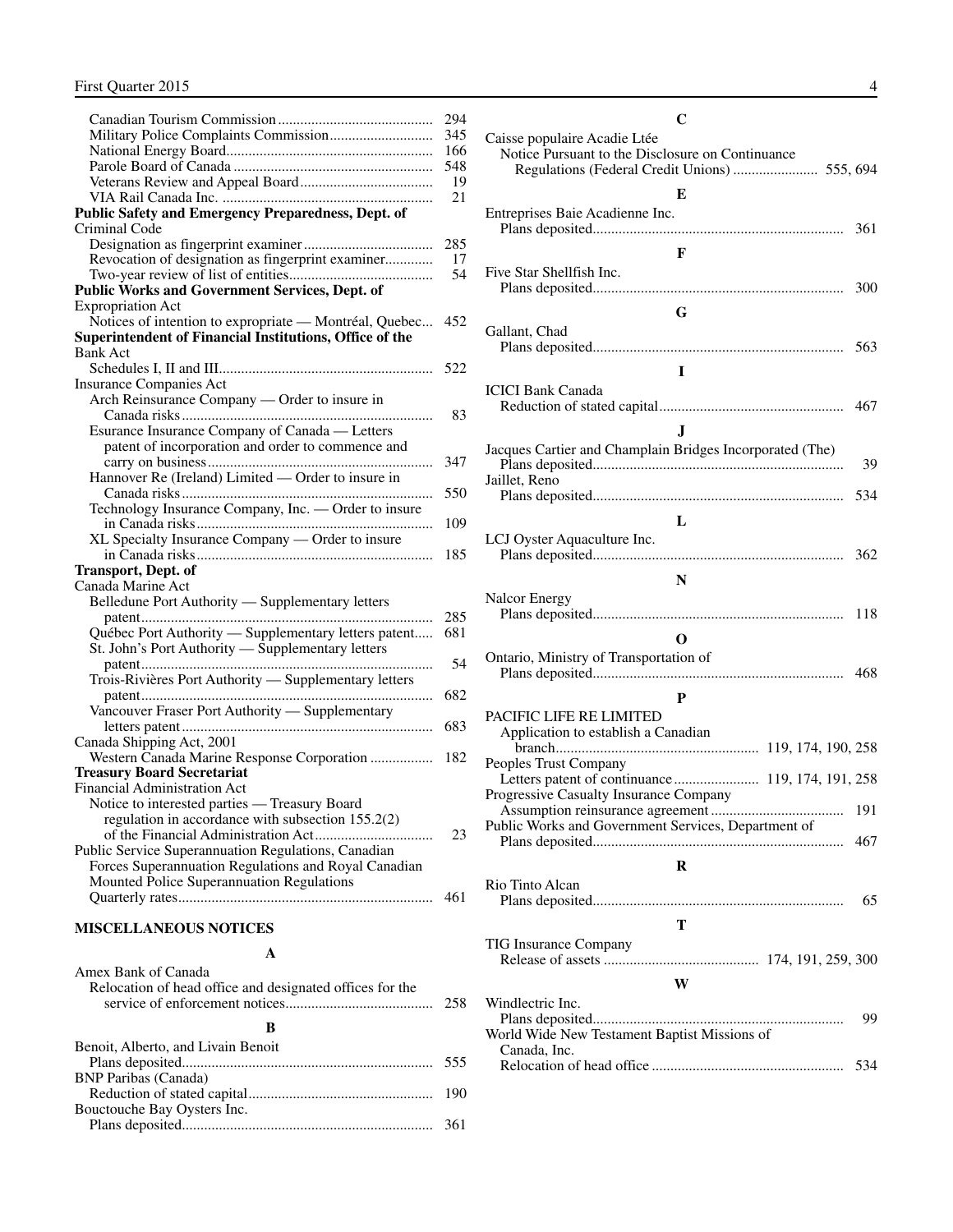#### <span id="page-6-0"></span>**PARLIAMENT Chief Electoral Officer** Canada Elections Act Deregistration of registered electoral district associations...................................................... 246, 462, 687 Inflation adjustment factor.................................................. 551 List of returning officers..................................................... 84 **House of Commons** Filing applications for private bills (Second Session, Forty-First Parliament) ................... 27, 56, 84, 113, 168, 187, 246, 296, 350, 462, 525, 551, 687 **Senate** Royal assent Bills assented to ............................................................. 27, 525 **PROPOSED REGULATIONS Citizenship and Immigration, Dept. of** Citizenship Act Regulations Amending the Citizenship Regulations........... 364 Immigration and Refugee Protection Act Regulations Amending the Immigration and Refugee Protection Regulations.................................................... 383 **Environment, Dept. of the**  Canadian Environmental Protection Act, 1999 Regulations Amending the Regulations Designating Regulatory Provisions for Purposes of Enforcement (Canadian Environmental Protection Act, 1999)............ 605 Fisheries Act Order Declaring that the Wastewater Systems Effluent Regulations Do Not Apply in Quebec ............................ 607 Regulations Amending the Metal Mining Effluent Regulations ..................................................................... 389 **Environment, Dept. of the, and Dept. of Health**  Canadian Environmental Protection Act, 1999 Ozone-depleting Substances and Halocarbon Alternatives Regulations................................................. 565 **Finance, Dept. of** Canadian Payments Act Canadian Payments Association Election of Directors Regulations ..................................................................... 621 Insurance Companies Act Mutual Property and Casualty Insurance Company Having Only Mutual Policyholders Conversion Regulations ..................................................................... 400 Mutual Property and Casualty Insurance Company with Non-mutual Policyholders Conversion Regulations ..................................................................... 419 **Health, Dept. of**  Tobacco Act Order Amending the Schedule to the Tobacco Act............. 470 **Indian Affairs and Northern Development, Dept. of**  First Nations Elections Act First Nations Elections Regulations.................................... 194 **Laurentian Pilotage Authority** Pilotage Act Regulations Amending the Laurentian Pilotage Authority Regulations ..................................................................... 302 **National Farm Products Council** Farm Products Agencies Act Proclamation Amending the Canadian Beef Cattle Research, Market Development and Promotion Agency Proclamation...................................................... 437

#### **Public Servants Disclosure Protection Tribunal** Public Servants Disclosure Protection Act Rules Amending the Public Servants Disclosure Protection Tribunal Rules of Procedure.......................... 215 **Transport, Dept. of**  Motor Vehicle Safety Act Regulations Amending the Motor Vehicle Safety Regulations (Standards 207, 208, 209, 301.1, 301.2, 1106, 1201 and 1202) ..................................................... 219

#### **SUPPLEMENTS Copyright Board**

| Statement of Royalties to Be Collected by Re:Sound    |
|-------------------------------------------------------|
| for the Performance in Public or the Communication    |
| to the Public by Telecommunication, in Canada, of     |
| Published Sound Recordings Embodying Musical          |
| Works and Performers' Performances of Such Works      |
| for the Years 2008 to 2012, see Canada Gazette No. 13 |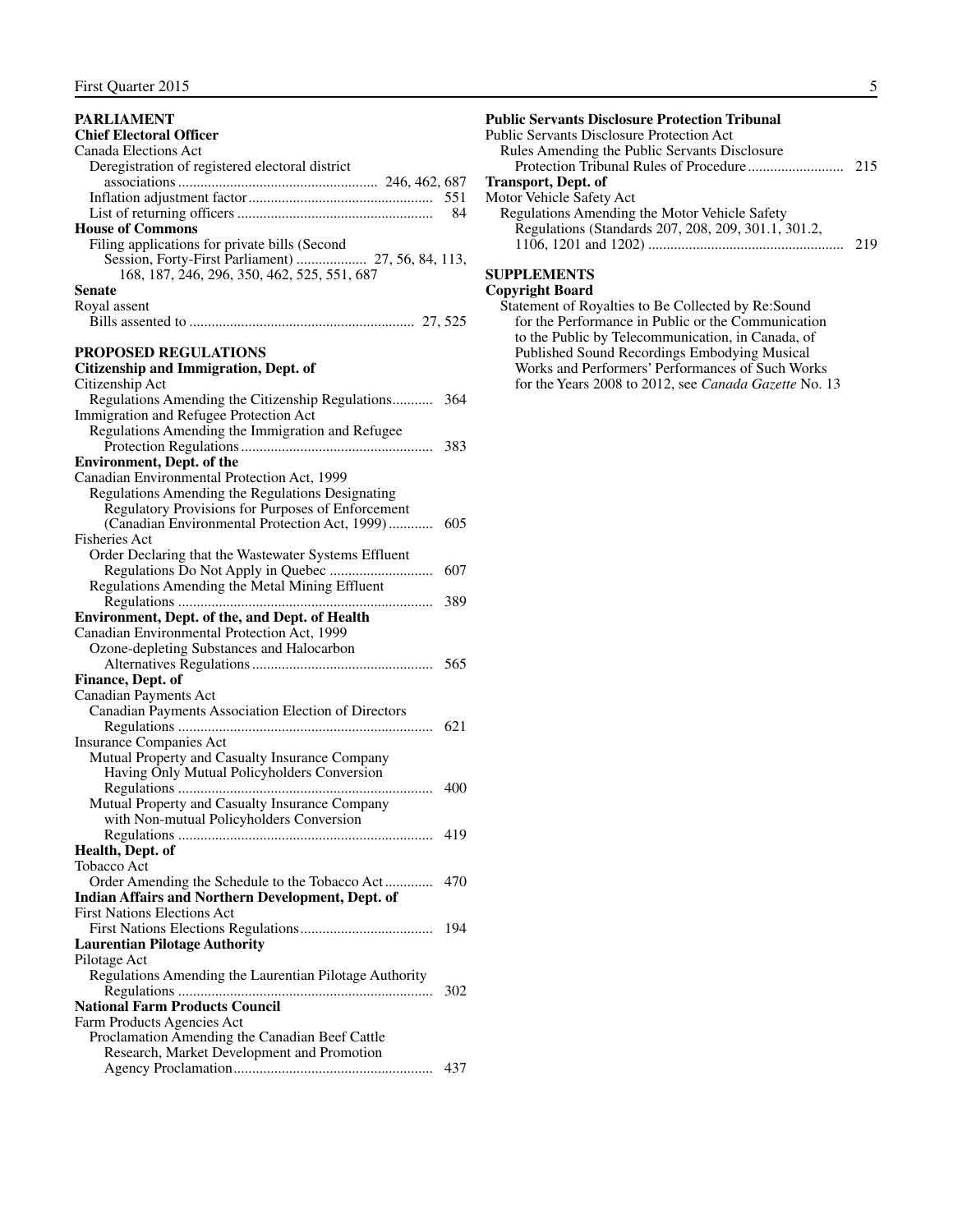## **Index**

<span id="page-7-0"></span>Le présent index trimestriel de la *Gazette du Canada* s'applique aux numéros 1 à 13, dont la date et les numéros de page sont indiqués ci-dessous aux fins de référence.

| Volume | Numéro | Date       | Pages     |
|--------|--------|------------|-----------|
| 149    | 1      | 3 janvier  | 1 à 41    |
| 149    | 2      | 10 janvier | 42 à 67   |
| 149    | 3      | 17 janvier | 68 à 101  |
| 149    | 4      | 24 janvier | 102 à 121 |
| 149    | 5      | 31 janvier | 122 à 177 |
| 149    | 6      | 7 février  | 178 à 231 |
| 149    | 7      | 14 février | 232 à 261 |
| 149    | 8      | 21 février | 262 à 306 |
| 149    | 9      | 28 février | 307 à 444 |
| 149    | 10     | 7 mars     | 445 à 498 |
| 149    | 11     | 14 mars    | 499 à 536 |
| 149    | 12     | 21 mars    | 537 à 629 |
| 149    | 13     | 28 mars    | 630 à 704 |
|        |        |            |           |

#### **AVIS DIVERS**

#### **B**

| Banque Amex du Canada                                |     |
|------------------------------------------------------|-----|
| Déménagement du siège social et des bureaux aux fins |     |
|                                                      | 258 |
| Banque ICICI du Canada                               |     |
|                                                      | 467 |
| Benoit, Alberto, et Livain Benoit                    |     |
|                                                      | 555 |
| <b>BNP</b> Paribas (Canada)                          |     |
|                                                      | 190 |
| Bouctouche Bay Oysters Inc.                          |     |
|                                                      | 361 |
|                                                      |     |
| Caisse populaire Acadie Ltée                         |     |
| Avis en vertu du Règlement sur la communication en   |     |

| <i>TWIS</i> CH VCHU UU INCEICHICHI SUI IA COMMININUMON CH |     |
|-----------------------------------------------------------|-----|
| cas de prorogation (coopératives de                       |     |
|                                                           |     |
| Compagnie de Fiducie Peoples                              |     |
| Lettres patentes de prorogation 119, 174, 191, 258        |     |
| E                                                         |     |
| Entreprises Baie Acadienne Inc.                           |     |
|                                                           | 361 |
|                                                           |     |
| F                                                         |     |
| Five Star Shellfish Inc.                                  |     |
|                                                           | 300 |
| G                                                         |     |
| Gallant, Chad                                             |     |
|                                                           | 563 |
|                                                           |     |
| J.                                                        |     |
| Jaillet, Reno                                             |     |
|                                                           | 534 |
|                                                           |     |
| L                                                         |     |
| LCJ Oyster Aquaculture Inc.                               |     |
|                                                           | 362 |
|                                                           |     |

| N                                                           |            |
|-------------------------------------------------------------|------------|
| <b>Nalcor Energy</b>                                        |            |
|                                                             | 118        |
| O                                                           |            |
| Ontario, ministère des Transports de l'                     | 468        |
|                                                             |            |
| P                                                           |            |
| PACIFIC LIFE RE LIMITED                                     |            |
| Demande d'établissement d'une                               |            |
| Ponts Jacques Cartier et Champlain Incorporée (Les)         |            |
|                                                             | 39         |
| Progressive Casualty Insurance Company                      |            |
| Convention de réassurance aux fins de prise en charge       | 191        |
| R                                                           |            |
| Rio Tinto Alcan                                             |            |
|                                                             | 65         |
|                                                             |            |
| S                                                           |            |
| Société d'Assurance TIG                                     |            |
|                                                             |            |
| T                                                           |            |
| Travaux publics et des Services gouvernementaux,            |            |
| ministère des                                               |            |
|                                                             | 467        |
| W                                                           |            |
| Windlectric Inc.                                            |            |
|                                                             | 99         |
| World Wide New Testament Baptist Missions of                |            |
| Canada, Inc.                                                |            |
|                                                             | 534        |
| <b>AVIS DU GOUVERNEMENT</b>                                 |            |
| Affaires indiennes et du Nord canadien, min. des            |            |
| Loi modifiant la Loi sur les Cris et les Naskapis du Québec |            |
| Mise de côté de terres de catégorie IA à l'usage et au      |            |
| bénéfice exclusifs des Cris de Oujé-Bougoumou               | 344        |
| Avis de postes vacants                                      | 183        |
| Centre canadien de lutte contre les toxicomanies            | 164        |
|                                                             | 292        |
|                                                             | 294        |
| Commission d'examen des plaintes concernant la police       |            |
|                                                             | 345        |
| Commission des libérations conditionnelles du Canada        | 548<br>518 |
| Corporation de développement des investissements du         |            |
|                                                             | 290        |
|                                                             | 17         |
|                                                             | 520        |
| Office Canada — Nouvelle-Écosse des hydrocarbures           |            |
|                                                             | 162        |
|                                                             | 166<br>288 |
| Station canadienne de recherche dans                        |            |
|                                                             | 543        |
| Tribunal des anciens combattants (révision et appel)        | 19         |
|                                                             | 21         |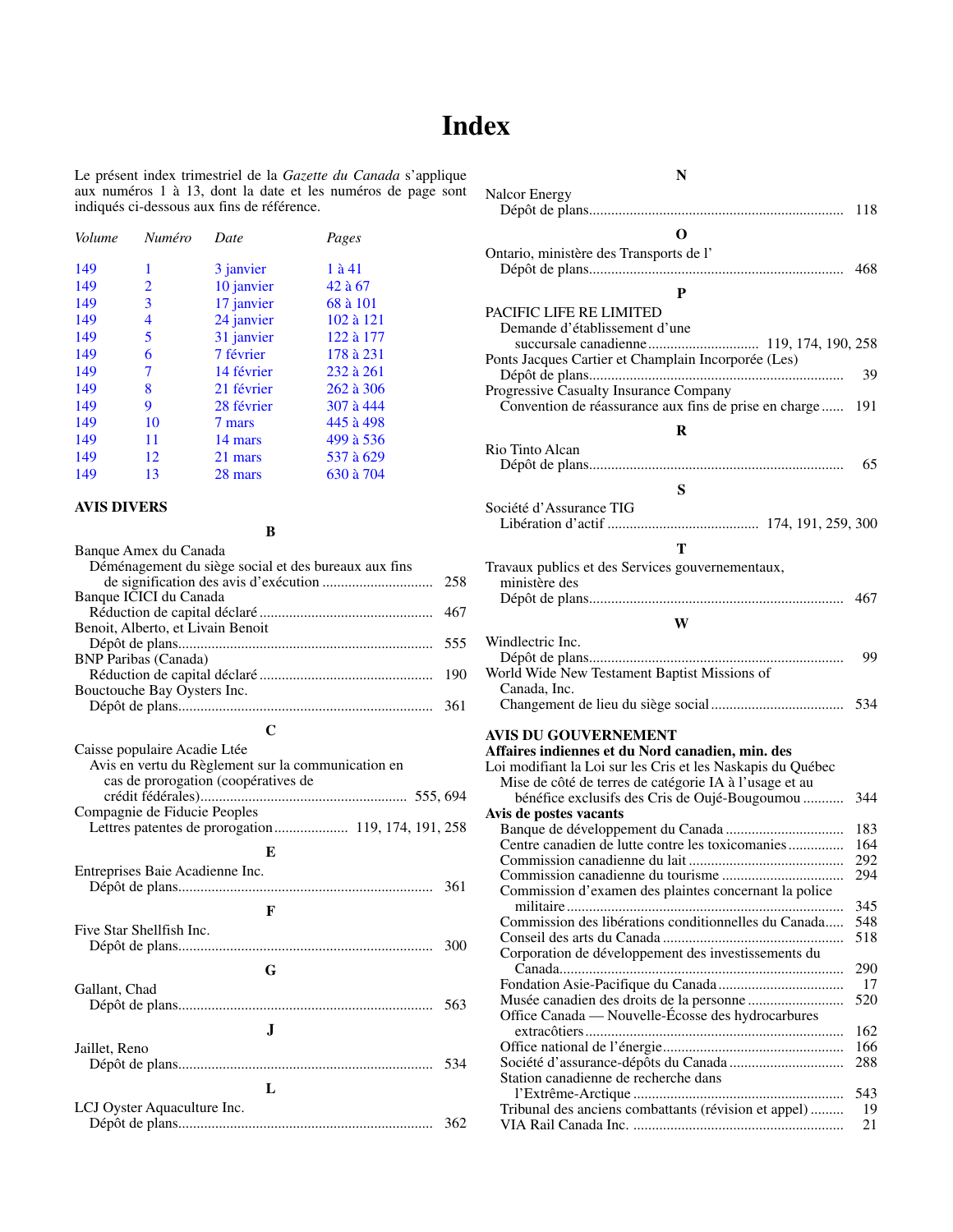#### Premier trimestre 2015 7 **Banque du Canada** Bilans État de la situation financière au 30 novembre 2014 .......... 26 État de la situation financière au 31 décembre 2014 .......... 112 État de la situation financière au 31 janvier 2015............... 349 État de la situation financière au 28 février 2015 ............... 686 **Citoyenneté et de l'Immigration, min. de la** Loi renforçant la citoyenneté canadienne Avis demandant des observations sur une proposition visant à modifier le Règlement sur la citoyenneté en vue de la mise en œuvre des dispositions de la Loi renforçant la citoyenneté canadienne et, par conséquent, à prendre d'autres dispositions réglementaires................................................................. 506 Loi sur l'immigration et la protection des réfugiés Avis d'instructions ministérielles concernant le système Entrée express................................................................. 233 Instructions ministérielles concernant la catégorie « immigrants investisseurs en capital de risque » ........... 103 Nouvelles instructions ministérielles.................................. 106 Nouvelles instructions ministérielles (*publié dans l'édition spéciale vol. 149, no 1, le vendredi 13 février 2015*) **Environnement, min. de l'** Loi canadienne sur la protection de l'environnement (1999) Arrêté 2014-87-11-02 modifiant la Liste extérieure ........... 108 Arrêté 2015-66-01-02 modifiant la Liste extérieure ........... 8 Arrêté 2015-66-01-02 modifiant la Liste extérieure (*Erratum*) ........................................................................ 43 Arrêté 2015-87-01-02 modifiant la Liste extérieure ........... 446 Arrêté 2015-87-02-02 modifiant la Liste extérieure ........... 538 Avis concernant l'Accord Canada-Ontario sur la qualité de l'eau et la santé de l'écosystème des Grands Lacs..... 309

| Avis d'intention de modifier la Liste intérieure en vertu  |     |
|------------------------------------------------------------|-----|
| du paragraphe 112(3) de la Loi canadienne sur la           |     |
|                                                            | 233 |
|                                                            | 237 |
|                                                            | 508 |
| Exemption à l'obligation de fournir des renseignements     |     |
| concernant les organismes vivants [paragraphe 106(9)       |     |
| de la Loi canadienne sur la protection de                  |     |
|                                                            | 309 |
| Exemption à l'obligation de fournir des renseignements     |     |
| concernant les substances [paragraphe 81(9) de             |     |
| la Loi canadienne sur la protection de                     |     |
|                                                            | 311 |
| Loi sur les espèces en péril                               |     |
| Description de l'habitat essentiel de la mouette blanche   |     |
| dans le Refuge d'oiseaux de l'île Seymour                  | 313 |
| Description de l'habitat essentiel du Grèbe esclavon,      |     |
| population des îles de la Madeleine, dans la réserve       |     |
|                                                            | 446 |
| Loi sur les pêches                                         |     |
| Entente administrative entre le gouvernement de la         |     |
| Saskatchewan et le gouvernement du Canada sur              |     |
| l'administration du Règlement sur les effluents            |     |
| des systèmes d'assainissement des eaux usées en            |     |
|                                                            | 43  |
| Environnement, min. de l', et min. de la Santé             |     |
| Loi canadienne sur la protection de l'environnement (1999) |     |
| Publication après évaluation préalable d'organismes        |     |
| vivants — souches de Paenibacillus polymyxa                |     |
| (P. polymyxa) ATCC 842, ATCC 55407 et                      |     |
| 13540-4 — inscrits sur la Liste intérieure                 |     |
| [paragraphe 77(1) de la Loi canadienne sur la              |     |

protection de l'environnement (1999)] ........................... 69

| Publication après évaluation préalable de trois substances                                           |     |
|------------------------------------------------------------------------------------------------------|-----|
| (pétrolatum et cires) — le Pétrolatum,                                                               |     |
| NE CAS 8009-03-8; le Gatsch (pétrole),                                                               |     |
| NE CAS 64742-61-6; le Pétrolatum oxydé (pétrole),                                                    |     |
| NE CAS 64743-01-7 — inscrites sur la Liste intérieure                                                |     |
| [paragraphe 77(1) de la Loi canadienne sur la                                                        |     |
|                                                                                                      | 447 |
| Publication après évaluation préalable de 275 substances                                             |     |
| inscrites sur la Liste intérieure [alinéas 68b) et c)                                                |     |
| ou paragraphe 77(1) de la Loi canadienne sur la                                                      |     |
|                                                                                                      | 313 |
| Publication après évaluation préalable de 612 substances                                             |     |
| inscrites sur la Liste intérieure [alinéas 68b) et c)                                                |     |
| ou paragraphe 77(1) de la Loi canadienne sur la                                                      |     |
|                                                                                                      | 327 |
| Publication de la décision finale après évaluation                                                   |     |
| préalable d'un organisme vivant — Pseudomonas                                                        |     |
| fluorescens ATCC 13525 (P. fluorescens) — inscrit                                                    |     |
| sur la Liste intérieure [paragraphe 77(6) de la Loi                                                  |     |
| canadienne sur la protection de l'environnement                                                      |     |
|                                                                                                      | 238 |
| Publication de la décision finale après évaluation                                                   |     |
| préalable d'un organisme vivant — souche de                                                          |     |
| Pseudomonas stutzeri (P. stutzeri) ATCC 17587 -                                                      |     |
| inscrit sur la Liste intérieure [paragraphe 77(6) de la                                              |     |
| Loi canadienne sur la protection de l'environnement                                                  |     |
|                                                                                                      | 71  |
| Publication de la décision finale après évaluation                                                   |     |
| préalable d'une substance — l'Étoposide,                                                             |     |
| NE CAS 33419-42-0 — inscrite sur la Liste intérieure                                                 |     |
| [alinéas 68b) et 68c) de la Loi canadienne sur la                                                    |     |
|                                                                                                      | 269 |
| Publication de la décision finale après évaluation                                                   |     |
| préalable d'une substance — l'Octaméthyltrisiloxane                                                  |     |
| (MDM), NE CAS 107-51-7 - inscrite sur la Liste                                                       |     |
| intérieure [paragraphe 77(6) de la Loi canadienne sur                                                |     |
|                                                                                                      | 631 |
| Publication de la décision finale après évaluation                                                   |     |
| préalable d'une substance - la Doxorubicine,<br>NE CAS 23214-92-8 — inscrite sur la Liste intérieure |     |
| [alinéas 68b) et 68c) de la Loi canadienne sur la                                                    |     |
|                                                                                                      | 271 |
| Publication de la décision finale après évaluation                                                   |     |
| préalable d'une substance — le Fuel-oil, nº 2,                                                       |     |
| NE CAS 68476-30-2 — inscrite sur la Liste intérieure                                                 |     |
| [paragraphe 77(6) de la Loi canadienne sur la                                                        |     |
|                                                                                                      | 266 |
| Publication de la décision finale après évaluation                                                   |     |
| préalable d'une substance — le Tamoxifène,                                                           |     |
| NE CAS 10540-29-1 — inscrite sur la Liste intérieure                                                 |     |
| [paragraphe 77(6) de la Loi canadienne sur la                                                        |     |
|                                                                                                      | 263 |
| Publication de la décision finale après évaluation                                                   |     |
| préalable d'une substance — le 1,1,1,5,5,5-                                                          |     |
| Hexaméthyl-3,3-bis[(triméthylsilyl)oxy]trisiloxane                                                   |     |
| (M4Q), NE CAS 3555-47-3 — inscrite sur la Liste                                                      |     |
| intérieure [paragraphe 77(6) de la Loi canadienne sur                                                |     |
|                                                                                                      | 634 |
| Publication de la décision finale après évaluation                                                   |     |
| préalable de deux substances — la Cyclosporine A,                                                    |     |
| NE CAS 59865-13-3, et la Cyclosporine E,                                                             |     |
| NE CAS 63798-73-2 — inscrites sur la Liste intérieure                                                |     |
| [paragraphe 77(6) de la Loi canadienne sur la                                                        |     |
|                                                                                                      | 274 |
|                                                                                                      |     |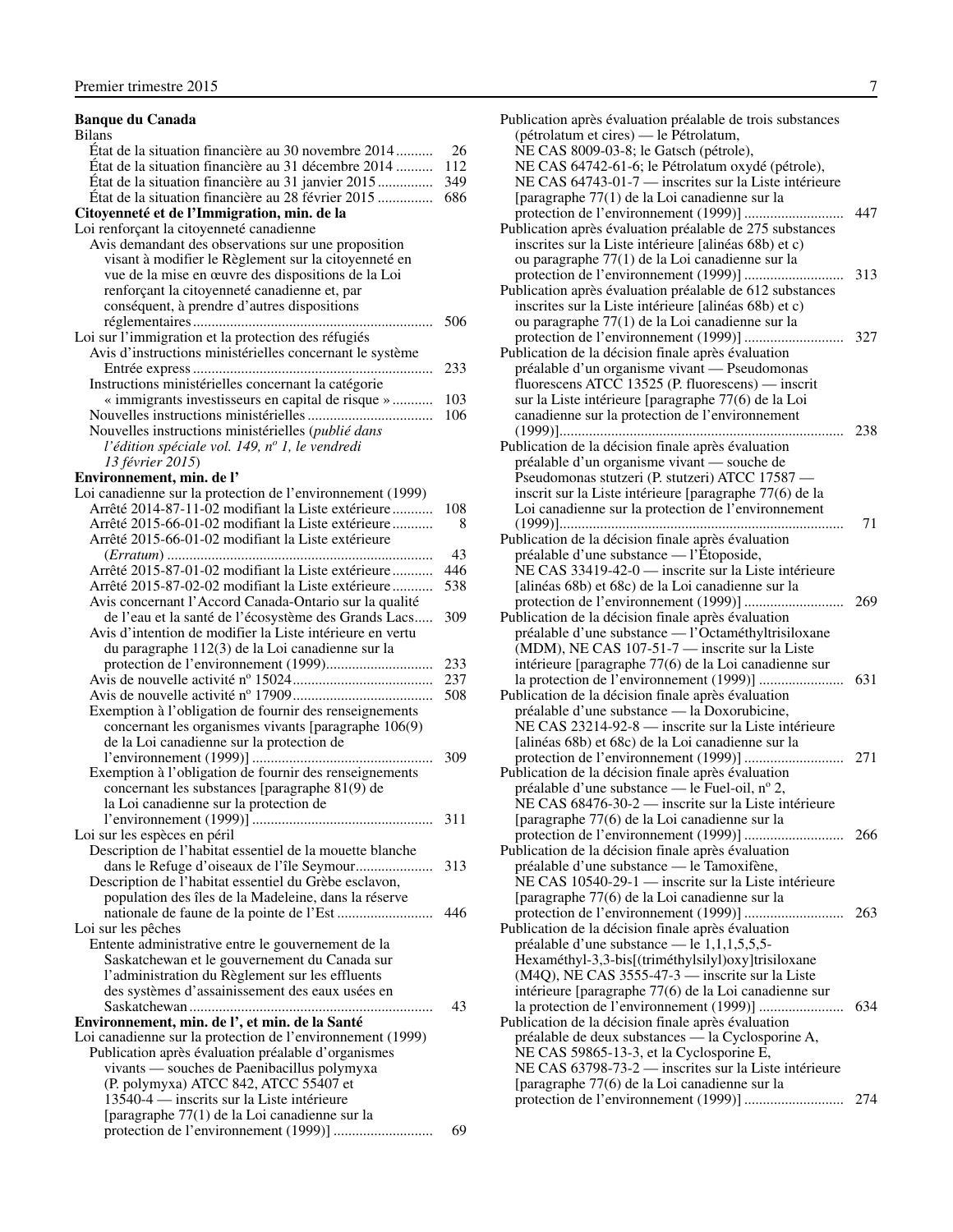| Publication de la décision finale après évaluation                          |     |
|-----------------------------------------------------------------------------|-----|
| préalable de 23 substances inscrites sur la Liste                           |     |
| intérieure [alinéas 68b) et 68c) de la Loi canadienne                       |     |
| sur la protection de l'environnement (1999)]                                | 276 |
| Publication de la décision finale après évaluation                          |     |
| préalable des organismes vivants — espèce                                   |     |
| Nitrococcus souche 16972-7 et espèce Nitrosococcus                          |     |
| souche 16971-6 — inscrits sur la Liste intérieure                           |     |
| [paragraphe 77(6) de la Loi canadienne sur la                               |     |
|                                                                             | 241 |
| Industrie, min. de l'                                                       |     |
|                                                                             |     |
| 450, 518, 538                                                               |     |
| Loi sur Investissement Canada                                               |     |
|                                                                             | 181 |
| Loi sur la concurrence                                                      |     |
| Seuil révisé visant la taille des transactions devant faire                 |     |
| l'objet d'un préavis de fusion en vertu de la Loi sur la                    | 181 |
|                                                                             |     |
| Loi sur la radiocommunication<br>Avis nº DGSO-001-15 — Consultation sur les |     |
|                                                                             |     |
| modifications apportées à l'établissement des zones de                      |     |
| service en régime concurrentiel et des zones de service                     |     |
| définies par les utilisateurs dans le cadre de l'octroi de                  | 451 |
| Avis nº DGSO-002-15 — Spectre des services de                               |     |
| communications personnelles (SCP) dans la gamme                             |     |
|                                                                             | 541 |
| Avis nº $\overline{\text{DGSO}}$ -007-14 — Décisions relatives aux          |     |
| modifications de la politique visant la bande de                            |     |
| 3 500 MHz (3 475-3 650 MHz) et sur un nouveau                               |     |
|                                                                             | 12  |
| Avis nº SLBP-007-14 — Cadre technique, politique                            |     |
| et de délivrance de licences pour les services                              |     |
| sans fil évolués des bandes 1 755-1 780 MHz et                              |     |
| .                                                                           | 14  |
| Avis nº SLPB-001-15 — Prolongation de la période                            |     |
| de réception des commentaires : Consultation sur la                         |     |
|                                                                             | 109 |
| Avis nº SLPB-005-14 — Consultation sur la réattribution                     |     |
|                                                                             | 13  |
| Avis nº SLPB-006-14 — Nouveau cadre de délivrance                           |     |
| de licences pour les bandes de 24, 28 et 38 GHz et                          |     |
| décision au sujet du processus de renouvellement des                        |     |
| licences pour les bandes de 24 et de 38 GHz                                 | 14  |
| Avis nº SLPB-008-14 — Décision sur un cadre politique,                      |     |
| technique et de délivrance de licences pour services                        |     |
| mobiles par satellite et services sans fil évolués                          |     |
| $(SSFE-4)$ dans les bandes 2 000-2 020 MHz et                               |     |
|                                                                             | 15  |
| Avis nº SMSE-001-15 — Publication du CNR-211,                               |     |
|                                                                             | 542 |
| Avis nº SMSE-005-15 — Publication de la 5 <sup>e</sup> édition du           |     |
|                                                                             | 672 |
| Avis nº SMSE-006-15 — Publication de la nouvelle                            |     |
|                                                                             | 673 |
| Avis nº SMSE-007-15 — Publication des documents                             |     |
| CNR-222, CNR-123, CNR-210 (première                                         |     |
| rectification), CBD-01, CPC-4-1-01, CPC-2-1-11 et                           |     |
|                                                                             | 243 |
| Avis nº SMSE-022-14 — Décisions concernant les                              |     |
| politiques d'utilisation du spectre et les exigences                        |     |
| techniques relatives aux liaisons terrestres                                | 16  |
| Loi sur les chambres de commerce                                            | 344 |
|                                                                             | 344 |
| Harrison Hot Springs Chamber of Commerce<br>MISSION CHÂMBER OF COMMERCE     | 161 |
|                                                                             |     |

| Loi sur les corporations canadiennes                                                               |     |
|----------------------------------------------------------------------------------------------------|-----|
|                                                                                                    |     |
| Loi sur les marques de commerce                                                                    |     |
|                                                                                                    |     |
| Justice, min. de la                                                                                |     |
| Loi sur l'abrogation des lois                                                                      |     |
| Santé, min. de la                                                                                  | 181 |
| Loi canadienne sur la protection de l'environnement (1999)                                         |     |
| Projet de ligne directrice sur la qualité de l'air intérieur                                       |     |
|                                                                                                    | 73  |
| Loi réglementant certaines drogues et autres substances                                            |     |
| Avis aux parties intéressées — Projet de décret                                                    |     |
| modifiant l'annexe II de la Loi réglementant                                                       |     |
| certaines drogues et autres substances et de règlement                                             |     |
| modifiant l'annexe du Règlement sur les stupéfiants                                                |     |
| en ce qui concerne les cannabinoïdes synthétiques                                                  | 124 |
| Loi sur la gestion des finances publiques                                                          |     |
|                                                                                                    |     |
| Loi sur le contrôle des renseignements relatifs aux                                                |     |
| matières dangereuses                                                                               |     |
| Décisions, engagements et ordres rendus                                                            |     |
| relativement aux demandes de dérogation  125, 637                                                  |     |
|                                                                                                    |     |
| Loi sur le ministère de la Santé                                                                   |     |
| Avis d'augmentation annuelle des prix à payer pour les                                             |     |
| fiches maîtresses des médicaments et les certificats                                               |     |
| de produits pharmaceutiques de Santé Canada 513                                                    |     |
| Secrétariat du Conseil du Trésor                                                                   |     |
| Loi sur la gestion des finances publiques                                                          |     |
| Avis aux parties intéressées — Règlement du Conseil                                                |     |
| du Trésor conformément au paragraphe 155.2(2) de la                                                | 23  |
| Règlement sur la pension de la fonction publique,                                                  |     |
| Règlement sur la pension de retraite des Forces                                                    |     |
| canadiennes et Règlement sur la pension de retraite de                                             |     |
| la Gendarmerie royale du Canada                                                                    |     |
|                                                                                                    | 461 |
| Sécurité publique et de la Protection civile, min. de la                                           |     |
| Code criminel                                                                                      |     |
| Désignation à titre de préposé aux empreintes digitales                                            | 285 |
| Examen biennal de la liste d'entités<br>.                                                          | 54  |
| Révocation de nomination à titre de préposé aux                                                    |     |
|                                                                                                    | 17  |
| Surintendant des institutions financières, Bureau du                                               |     |
| Loi sur les banques                                                                                |     |
|                                                                                                    | 522 |
| Loi sur les sociétés d'assurances                                                                  |     |
| Compagnie d'assurance XL Spécialité — Ordonnance                                                   |     |
| autorisant à garantir au Canada des risques                                                        | 185 |
| Compagnie de réassurance Arch — Ordonnance                                                         |     |
| autorisant à garantir au Canada des risques                                                        | 83  |
| Esurance du Canada, Compagnie d'Assurance —<br>Lettres patentes de constitution et autorisation de |     |
|                                                                                                    | 347 |
| Hannover Re (Ireland) Limited — Ordonnance autorisant                                              |     |
|                                                                                                    | 550 |
| Société d'assurance Technologie - Ordonnance                                                       |     |
| autorisant à garantir au Canada des risques                                                        | 109 |
| Transports, min. des                                                                               |     |
| Loi de 2001 sur la marine marchande du Canada                                                      |     |
| Western Canada Marine Response Corporation                                                         | 182 |
| Loi maritime du Canada                                                                             |     |
| Administration portuaire de Belledune — Lettres                                                    |     |
|                                                                                                    | 285 |
| Administration portuaire de Québec - Lettres patentes                                              |     |
|                                                                                                    | 681 |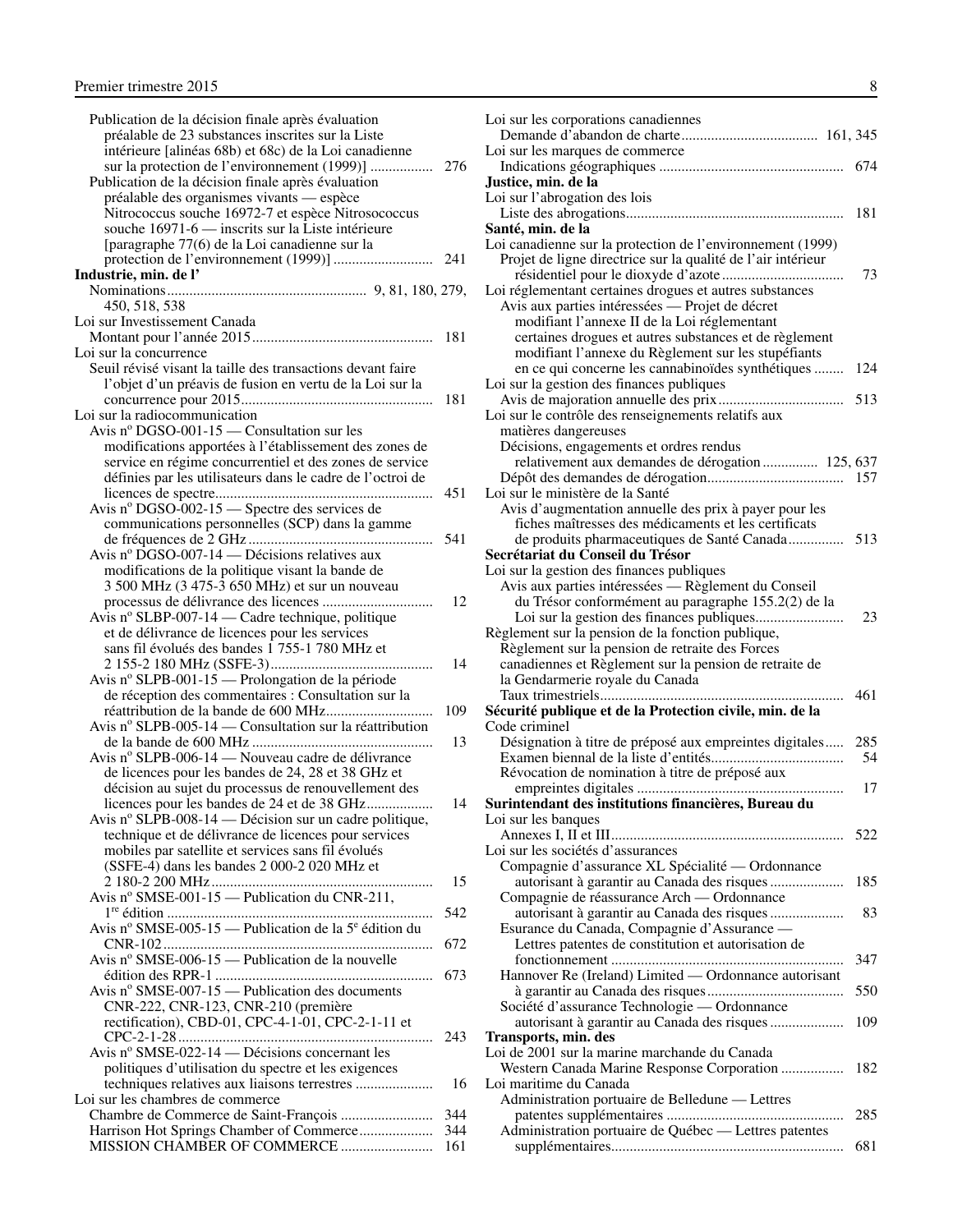<span id="page-10-0"></span>

| Administration portuaire de St. John's — Lettres                                    |  |
|-------------------------------------------------------------------------------------|--|
| 54                                                                                  |  |
| Administration portuaire de Trois-Rivières - Lettres                                |  |
| 682                                                                                 |  |
| Administration portuaire de Vancouver Fraser - Lettres                              |  |
| 683<br>Travaux publics et des Services gouvernementaux,                             |  |
| min. des                                                                            |  |
|                                                                                     |  |
| Loi sur l'expropriation<br>Avis d'intention d'exproprier — Montréal (Québec)<br>452 |  |
|                                                                                     |  |
| <b>COMMISSIONS</b>                                                                  |  |
| Agence des services frontaliers du Canada                                           |  |
| Loi sur les mesures spéciales d'importation                                         |  |
| Certaines barres d'armature pour béton — Décisions<br>29                            |  |
| Certaines fournitures tubulaires pour puits de pétrole —                            |  |
| 527                                                                                 |  |
| Certains modules ou laminés photovoltaïques -                                       |  |
| 528                                                                                 |  |
| Agence du revenu du Canada                                                          |  |
| Loi de l'impôt sur le revenu                                                        |  |
| Révocation de l'enregistrement d'organismes                                         |  |
|                                                                                     |  |
| 188, 248, 297, 351, 463, 552, 688                                                   |  |
| <b>Agence Parcs Canada</b>                                                          |  |
| Loi sur les espèces en péril                                                        |  |
| Description de l'habitat essentiel du chicot févier, dans                           |  |
| le parc national de la Pointe-Pelée du Canada<br>257                                |  |
| Description de l'habitat essentiel du Tétras des armoises                           |  |
| 693                                                                                 |  |
| Commission de la fonction publique                                                  |  |
| Loi sur l'emploi dans la fonction publique                                          |  |
| 64                                                                                  |  |
| 360                                                                                 |  |
| 359<br>Permission et congé accordés (Mancini, Ryan)                                 |  |
| 173<br>Permission et congé accordés (McMichael, Jason)                              |  |
| Permission et congé accordés (Shah, Shahzad)<br>63                                  |  |
| Permission et congé accordés (Tremblay, Nancy)<br>466                               |  |
| Conseil d'examen du prix des médicaments brevetés                                   |  |
| Loi sur les brevets                                                                 |  |
| 172                                                                                 |  |
| Conseil de la radiodiffusion et des télécommunications                              |  |
| canadiennes                                                                         |  |
| 188, 256, 298, 358, 464, 531, 552, 691                                              |  |
|                                                                                     |  |
| 553.692                                                                             |  |
| Changements proposés au Règlement modifiant certains                                |  |
| règlements pris en vertu de la Loi sur la radiodiffusion                            |  |
| (Avis de consultation de radiodiffusion et de télécom                               |  |
| 36                                                                                  |  |
| Changements proposés aux Règles modifiant les                                       |  |
| Règles de pratique et de procédure du Conseil de la                                 |  |
| radiodiffusion et des télécommunications canadiennes                                |  |
| (Avis de consultation de radiodiffusion et de télécom                               |  |
| 38                                                                                  |  |
|                                                                                     |  |
| 189, 257, 299, 359, 465, 532, 554, 692                                              |  |
|                                                                                     |  |
| 359, 465, 532, 553, 692                                                             |  |
|                                                                                     |  |
| 189, 256, 299, 358, 465, 532, 553, 692                                              |  |
| Office Canada - Terre-Neuve-et-Labrador des                                         |  |
| hydrocarbures extracôtiers                                                          |  |
| Loi de mise en œuvre de l'accord Atlantique                                         |  |
| Canada — Terre-Neuve                                                                |  |
| 30                                                                                  |  |

| Appel d'offres nº NL13-01 (tel qu'il est modifié)           | 248       |
|-------------------------------------------------------------|-----------|
|                                                             | 30        |
| Appel d'offres nº NL13-02 (tel qu'il est modifié)           | 250       |
|                                                             |           |
| Office national de l'énergie                                |           |
| Demande visant l'exportation d'électricité aux États-Unis   |           |
|                                                             | 62        |
|                                                             | 116       |
| Tribunal canadien du commerce extérieur                     |           |
| Appels                                                      |           |
|                                                             | 32        |
|                                                             | 57        |
|                                                             | 355       |
|                                                             | 552       |
|                                                             | 691       |
| Conclusions                                                 |           |
|                                                             | 96        |
| Décisions                                                   |           |
|                                                             | 298       |
|                                                             | 253       |
| Services de soutien professionnel et administratif          |           |
|                                                             |           |
| Enquêtes                                                    |           |
|                                                             | 62<br>530 |
|                                                             | 463       |
|                                                             | 115       |
|                                                             | 530       |
| Services de soutien professionnel et                        |           |
| administratif et services de soutien à la                   |           |
|                                                             |           |
| Traitement de l'information et services de                  |           |
|                                                             | 34        |
| Expiration des conclusions                                  |           |
|                                                             | 33        |
| Expiration des ordonnances                                  |           |
|                                                             | 59        |
| Ordonnances                                                 |           |
|                                                             | 97        |
| Fournitures tubulaires pour puits de pétrole                | 531       |
|                                                             | 255       |
| Tôles d'acier au carbone et tôles d'acier allié résistant à |           |
|                                                             | 255       |
| Traitement de l'information et services de                  |           |
|                                                             | 255       |
| Ouverture d'enquête                                         |           |
|                                                             | 529       |
| Réexamen relatif à l'expiration des conclusions             |           |
|                                                             | 253       |
| Réexamen relatif à l'expiration des ordonnances             |           |
|                                                             | 60        |
|                                                             | 355       |
|                                                             |           |
| <b>PARLEMENT</b>                                            |           |
| <b>Chambre des communes</b>                                 |           |
| Demandes introductives de projets de loi                    |           |

| Demandes introductives de projets de loi    |  |
|---------------------------------------------|--|
| privés (Deuxième session, quarante et       |  |
|                                             |  |
| 168, 187, 246, 296, 350, 462, 525, 551, 687 |  |
| Directeur général des élections             |  |
| Loi électorale du Canada                    |  |
|                                             |  |
| -84                                         |  |
| Radiation d'associations de circonscription |  |
|                                             |  |
|                                             |  |